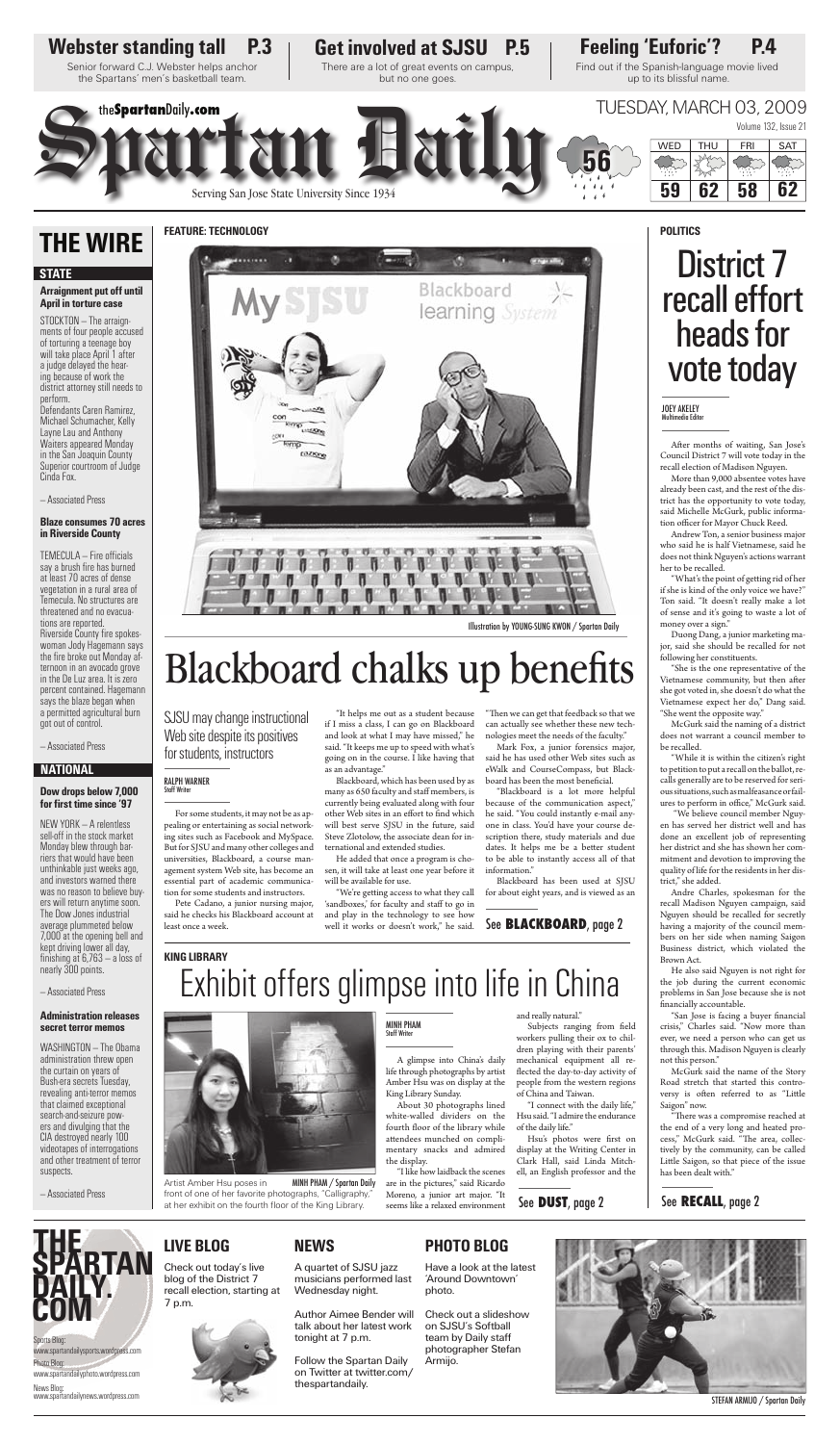#### **Buddhism Studies**

4:30 p.m. in Dr. Martin Luther King Jr. Library, Room 390. Contact Albert at xifualbert@yahoo.com

#### **Conflict Free Living**

A workshop about how to resolve conflicts and bring peace to your relationships. 3 to 4 p.m. in Clark Hall, Room 118.

#### **Pride of the Pacific Islands**

#### **Etiquette Dinner**

Acquaint yourself with the dining techniques in any business atmosphere with the help of an etiquette professional. \$15. 6 to 8:30 p.m. in the University Room. Contact Cecille Almeda at cecilia.almeda@sjsu.edu.

General meeting.5:30 to 7 p.m. in the Ohlone Room at the Student Union. Contact Kristen Tom at ppi\_sjsu@yahoo.com

#### **Saxophone Concert**

With Professor Dale Wolford. Free. 12:30 to 1:15 p.m. in the Music Building Concert Hall. For more information, call 924-4673.

#### **Spartan Smart Cart** Fresh fruit and veggies. 10:15 a.m. to 4 p.m. at Clark Hall, rain or shine. Contact Luisa Garrett at luisa@postalmodern.com

#### **Cookie Tasting**

For a food science graduate project. 9 a.m. to 1 p.m. in CCB, Room 122. Contact Yuki at yukit@ earthlink.net

### **Martin Brauns**

Part of the Alumni Speaker Series. Noon to 1 p.m. in the Engineering Building, Room 189.

**Bible Study** Acts 2 Christian Fellowship hosts a weekly study. 7 p.m. in the Pacifica Room at the Student Union. Contact Justin Foon at jfoon1@yahoo.com

#### **Chamber Music**

Student highlights. Free. 12:30 to 1:15 p.m. in the Music Building Concert Hall. For more information, call 924-4673.

#### **Chris Tomlin**

With Israel Houghton. \$33. 7 p.m. in the Event Center.

#### **Meditation Group**

5 p.m. in Dr. Martin Luther King Jr. Library. Contact Harrison at hhaarrrriissoonn@gmail.com

#### **Patricia Lawicki**

Senior VP and Chief Information Officer at PG&E. Noon in the Engineering Building, Room 189.

#### **Reese Erlich**

The Student Association for Middle East Studies presents a discussion titled "U.S. Policy and the Middle East Crisis." 3 to 5 p.m. in Dr. Martin Luther King Jr. Library, Room 255/257. Contact Eleanor Lovinfosse at 215-8117.

#### **Test Anxiety**

Learn how to calm your anxieties and make your test-taking experience pleasant. 1:30 to 2:30 p.m. in Clark Hall, Room 118.

"I find that to be an erroneous process and not one that I think works particularly well with such a large instructor workforce," Grossman said. "Were it up to me, every course would automatically have a Blackboard shell and the students would only see it if the instructor turned it on."

The fact that Blackboard is not required by the university has left some students wondering why the use of a potentially beneficial program isn't encouraged more often.

Sparta Guide is provided free of charge to students, faculty and staff members. The deadline for entries is noon, three working days before the desired publication date. Space restrictions may require editing of submission. Entries are printed in the order in which they are received. Submit entries online at thespartandaily.com or in writing at DBH 209.



### **04** Tomorrow



required, because of its benefits, such as getting notes from class, having access to the course syllabus and checking grades."

essential tool of communication for instructors such as Brian Grossman, a health science instructor, who said he has been using similar Web sites for six years.

"For students, one of the most important benefits is that they have a digital filing cabinet, and this is both helpful to students and faculty members," he said. "It allows students to feel empowered, to be responsible for their own information."

For Blackboard Applications Administrator and Instructional Developer Mark Adams, the opportunity for communication between instructors and students through programs such as Blackboard is necessary.

> Although Grossman and Cadano both said they see various benefits when using Black-

"Blackboard integrates a model of learning that is going to have to be mastered in order to keep up in a 21st century workforce," Adams said. "By obtaining the type of skills it takes to become a good learner at distance, it allows access to a whole world of information and training, because so many companies now require you to take online training."

Zlotolow said that although Blackboard is available to all SJSU faculty and staff members, about one-third actually incorporate it with their courses.

"It's their choice. The faculty

chooses how they want to teach and through what mode of instruction they want to teach," he said. "We don't go out and recruit, but some departments may say, 'We like to do things online,' and then Mark will give workshops to those people."

Fewer instructors may sign up for Blackboard due to a lengthy set-up process. In order for instructors to set up Blackboard for their courses, they must go through a line of approval which includes the department chair, administrator and academic scheduling.

> "There's benefits to all the modes of learning, and learning which of those modes is going to be optimal is a big part of this educational experience we have at San Jose State," Zlotolow said.

# **BLACKBOARD** | On Web site, students expect answers to e-mails, messages at 2 a.m. before class starts, instructor says

# **RECALL** | District 7 'usually experiences low voter turnout,' says mayor's representative; Recall election could cost city \$500,000

"The great thing about these art exhibits is that students get to see stunning artwork, even if they're not looking for it," said Ruth Kifer, the dean of the university's library. "It's a great place for

"I've only had one of my professors even mention Blackboard, and its use wasn't really emphasized. He just said to sign up," said Felipe Zaragoza, a junior justice studies major. "As a result, I haven't even used Blackboard, but I think it's a program that should be encouraged, if not

Although some students believe the program should be more widespread, Grossman said that even when he insists that students check Blackboard often, some students still choose not to take advantage of such opportunities.

"A glitzy and glamorous photo can be exciting, but there's something serene and fulfilling about capturing the human spirit in simple and natural settings," she said.

"Only about half of the students actually act on the opportunity to figure out what their grade is and make sure they can foresee any problems around grade recording throughout the semester," he said. "In a class where there's 100 students and 25 assignments, that's 2,500 pieces of data entry, and that's a lot of opportunity for error, so Blackboard is a nice opportunity to check back."

The photographs can be viewed at the fourth floor exhibit area during all library hours until April 30.





# **DUST** | Photo titled 'Calligraphy,' depicting mop on wet tile, one of artist's favorites

Melanie Jimenez, campaign manager for Nguyen, said the current recall will cost more than \$500,000, and if Nguyen loses the election, the city will have to spend more than \$500,000 on an election for a the new District 7 councilmember. That election would likely have to go to a run-off, which would cost the city at least \$500,000 more, making the total costs more than \$1.5 million, she said. A run-off occurs when no candidate gets more than 50 percent of the votes and an additional election is necessary. "By voting vote yes on this, they're saying that it is OK to spend over 500,000 tax dollars to remove an elected (official) from office on a special election, when she is up for re-election in a year," she said. "They have an opportunity

Cadano said consistent instructor activity on Blackboard encourages him to take advantage of opportunities that may be overlooked in the classroom.

"One of the biggest advantages is having all of the course content online, because it not only keeps you connected with details of the course, but it keeps you updated," Cadano said. "When instructors actively use Blackboard, such as my physiology professor, it also gives students an opportunity to get ahead."

board, they also said there are some drawbacks and room for improvement.

Jimenez said that her side was also successful convincing undecided voters by explaining how effective Nguyen has been as a

On Nov. 20, 2007, members of Nguyen's Vietnamese-American constituency became enraged when she voted against calling a section of Story Road "Little Saigon."

"It has resulted in some students feeling like they should always have direct access to the instructor and that's been a little bit of a problem," Grossman said. "For example, getting e-mailed at 2 a.m. and expecting them to be answered before class the next day."

Cadano said problems arose for him when instructors felt they could be disorganized or lazy when submitting course information to Blackboard.

The district was named "Saigon Business District" as a compromise before the city removed the name in March 2008. According to MetroActive writer Erin Sherbert, the name "Little Saigon" is often used for Vietnamese areas in other parts of the United States, and it honors those who escaped during the fall of Saigon in 1975. Charles said that Nguyen's decision to ignore her constituent's plea to name the stretch "Little Saigon" shows her lack of understanding with her Vietnamese supporters.



"Last semester, one of my instructors was posting content, such as his syllabus and course notes, from 2002," Cadano said. "Why would you even post information if it's not going to at least be organized, updated and easy to access?"

 Aside from nontechnical issues, Adams said the vast majority of students' difficulties regarding Blackboard stem from password issues. The technological compatibility of the system with Internet browsers can be problematic as well.

"That's the challenge: How do I make a product that's easy to use and simple but really powerful and capable of interacting with all of the different types of software?" Adams said.

Fox said the university should make the Web site mandatory in order to avoid confusion among students.

"I think Blackboard should be universal because right now, some instructors will use eWalk, some will use CourseCompass, and some will use Blackboard, but it would be a lot more helpful if everyone just used the same thing," Fox said.

As SJSU faculty and staff evaluate which system works best, Grossman said that time spent in college should be an opportunity for students to become comfortable with using technology and to enhance their skills as they prepare for the professional world.

"I think that the university should be a fairly low-risk environment around technology, where students can sort of ramp up their skills between their first and fourth year," Grossman said.

 Zlotolow also said that at SJSU, the primary goal is to achieve learning objectives, whether done in person or through systems such as Blackboard.

"It's a challenge for everybody, but it's still very exciting, because it offers so many new opportunities," he said.

### Continued from page 1

director of the center. With many patrons commenting on the photographs, Associate Librarian Diana Wu said she decided to contact Hsu to display her art at

the library.

visibility."

Indeed, a steady stream of about 20 people were threading through the various wall displays in the first hour of the opening. "The big black and white photos really caught my attention," said Hanh-Nhi Pham, a junior communications major. "I really

like Eastern-inspired art."

Partial to black and white photography, Hsu said she responded more to its abstract element and how audiences can immediately know that the pictures are out of context.

Hsu said some pictures were intentionally blurry and out of focus. "I like impressionism and I

want the interpretation element to some of the photos," she said.

Hsu said that despite a more melancholy feel to most of the photographs, she opted for more neutral pictures when it came to the postcards used to publicize the event.

"My mom said most of the pictures looked sad, so I decided to use photographs of objects and scenery instead," Hsu said.

Graduating from St. Martin's University, Hsu said she studied fashion design and loves photographing a created image.

"However, these were more spontaneous and that's a different perspective that I really like too," Hsu said.

Hsu said "Calligraphy" — a photo of a brick-tiled bathroom floor with the leftover mark from a wet mop — was one of her favorites.

"It's like a working person's writing," she said. "It's a trace of their labor and existence."

Capturing a simple smear from a bathroom floor as an art form, Hsu said she aimed to find poetic meaning in everyday things.

Continued from page 1

for the city to vote her out then." McGurk said District 7 usually experiences low voter turnout, but this recall election could set records.

"By the end of the night, we could have historic turnout," she said. "With the 9,000 absentee ballots, we are close to passing to the turnout for when Madison Nguyen was originally elected in

a very close race between Madison and Linda Nguyen."

McGurk said the city's budget will be reduced by somewhere between \$65 and 70 million for next year, and paying for the recall election's expenses will add to it.

Charles said his side has tried to convince undecided voters in the final days before the election through phone calls and doorstep conversations that explain what is recall is really about.

councilmember.

"I think it shows a deep level of disconnect between her and her constituents," Charles said.

Andrew Herndon contributed to this story.

### Continued from page 1

Madison Nguyen, city councilmember from District 7. Courtesy of the city of San Jose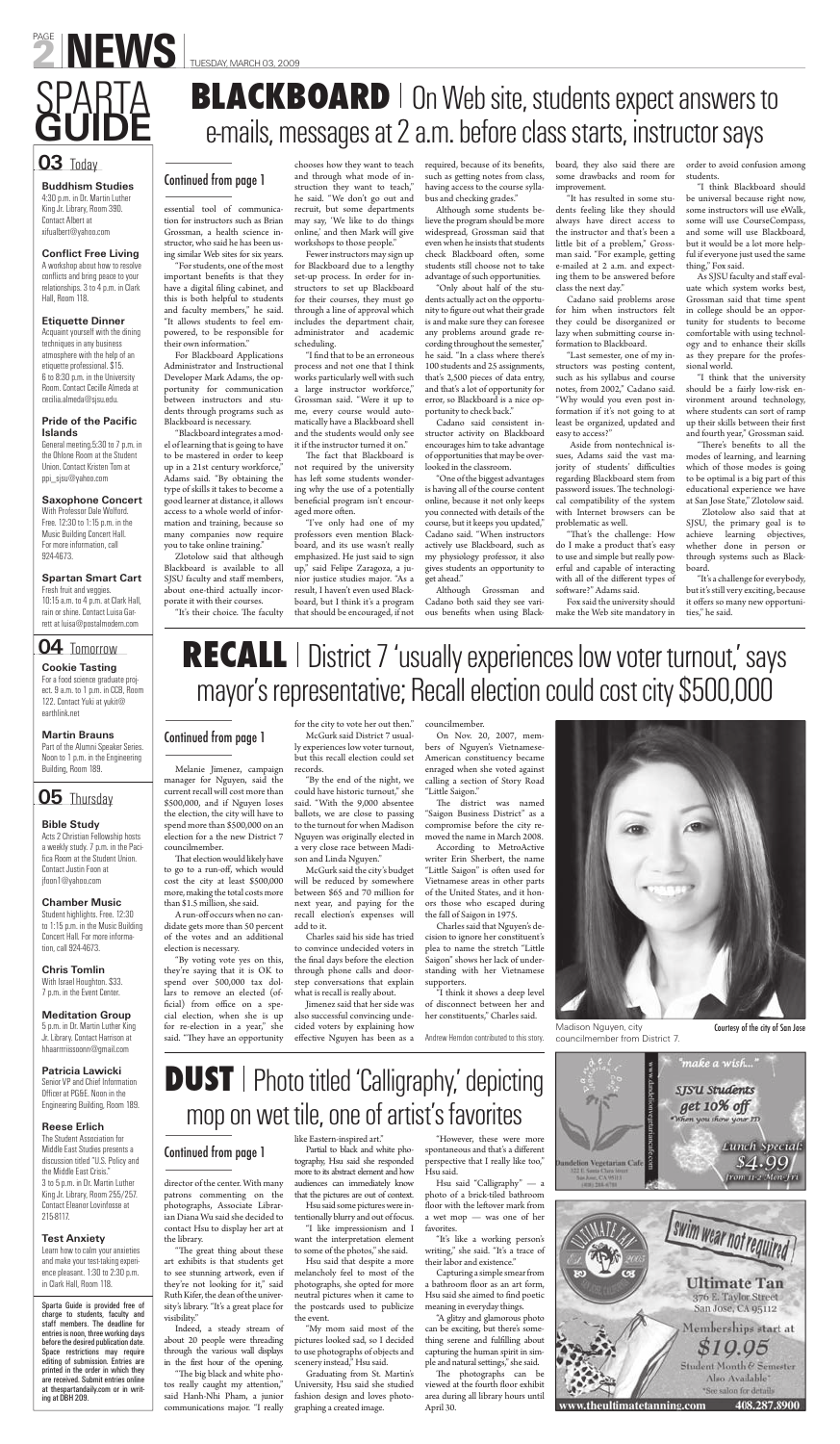Six-foot-nine-inch C. J.<br>Webster's coaches and<br>teammates agree: his dominating inside play on both ends Tix-foot-nine-inch C. J. Webster's coaches and teammates agree: his domof the court and his personality will be one of the keys to his team's success in the Western Athletic Conference Tournament next week in Reno.

The SJSU forward knew he was going to be tall, because he was five-feet-three-inches tall in the fifth grade. He currently uses his big frame to defensively shut down opponent's big men.

"I was bigger than my grandmother" he said. "By the end of my eighth grade year, I was sixfoot-three."

Webster said he felt awkward at that point of his life because his feet were also growing at a rapid rate.

Webster said his love<br>to when years ago,<br>his uncle gave him a box of of sports goes back to when years ago, mixed sports cards. He immediately fell in love with sports card collecting.

The highlights of his collection include a gold-plated Jackie Robinson card and a rookie LeBron James card.

"Until I reached 18, I was saying my shoes were older than me," he said.

When Webster was 14, he said he wore a size-15 shoe. When he was 15, he wore a size 16.

"At 18, I stayed at size 17," he added.

Webster said he credits his uncle's suggestion of joining track and field with helping him conquer his awkwardness.

The Texas native said he credits his family with helping him choose to transfer to SJSU.

"Being able to run and have a stride, really helped me," he said.

#### **'A C.J. WEBSTER CARD'**

The second-year Spartan said he was looking for a college program that was building towards improvement. said he was looking for a college program that was

"I was blessed to find San Jose State," he said. "Coach Nessman, his staff and the players are committed to making SJSU basketball the way it was in the '60s and '40s."

"Our personal connection is very deep," Webster said. "He instills certain things in me that I know that I am going to need as a man, on court and off."

"I keep mine away from everybody," he said. "I told my mom to let them collect dust. If anything happens (financially), we are good."



Webster had his first brush with the NBA when he trained with retired seven-foot-tall Basketball Hall of Fame center Hakeem Olajuwon.

Webster leaned back in his chair and flashed a quick smile at the thought of having his own sports card. The junior sociology major said it would be weird to sign his own picture and put a mark on his own face.

"If I had my own card, I could put it in plastic and place it next to my jersey," he added. "Then I could say, 'Hey, I've got a C. J. Webster card.'"

**66** W healthy, he's been good a low block scorer as there is in the Western healthy, he's as good a low block Athletic Conference," Nessman said. "You can see how teams defend us — they normally sink two, three or four guys against C.J."

"My dad always said you always look at the established teams and you want to go there," Webster said. "Why not go somewhere and be a founding member and build something."

> "In my mind, I want to hold the best post player on their team," he said. "Power forward or center — it doesn't matter. I just want to go at them and battle."

#### **'BLESSED TO FIND SJSU'**

Webster recently battled Fresno State's Brandon Webster — his second cousin.

Traham said he considers<br>Webster a free spirit and<br>"He's a big laugh machine and Webster a free spirit and a fun companion.

Webster said he considers Nessman the best coach he has ever had, and that he was also one of the reasons he chose SJSU.

"He's my guy," he added.

Webster said his coach has helped him see beyond his own talent level and enhance the place of his teammates, which

"I think he can go to the NBA and be an amazing player if he sticks with it and I think he will," Webster added. "We played in a pro-am together and the NBA rules fit him pretty good."

will make him an NBA-ready player.

"I actually got to hold him a little bit," he said. "It's hard to stop him. He is still playing like he is in the NBA."

 $\mathcal{C}$  ome of my best oneon-one battles have been with her," he said. "She has pretty good post defense and can stop me from scoring every now and then."

When Webster was guarding

Olajuwon, he knew a low-post move was coming.

 "I just couldn't stop it," he said.

At 255 pounds, Nessman said Webster is not someone easy to push around on the court.

#### **'THEY RESPECT ME'**

Webster said this sort of defensive pressure used to mentally frustrate him, until his parents and the Spartans' coaching staff helped him see this as a badge of honor.

"They respect me and fear my capabilities," he said. "If I am being double or quadruple teamed, somebody is going to be open — I have to find them."

Spartans' junior forward C.J. RYAN BUCHAN / Spartan Daily Webster shoots a foul shot on Thursday at the Event Center against the Idaho Vandals in the second half.

SJSU guard Justin Graham said Webster usually does find his teammates with a pass once he is double teamed.

"You know if you give him the ball, you might get it back," Graham said.

Webster considers his low post defensive skills one of his main strengths.

"We talk smack with each other," he said. "I kind of got in his head both times we played them. Its just fun and games."

'**A FREE SPIRIT'**

is always nice to have around," he said. "But when it is time to take

care of business, he gets serious about it."

Graham said he thinks Webster's play is one of the keys to SJSU's future success.

"If C.J. is having a good game, then you know the rest of the team is having a good game," he said.

Webster said his team's current record is not indicative of the quality of this team and injuries to himself and Adrian Oliver haven't helped.

Webster feels that the team has enough talent to beat anyone in the WAC.

"If I am willing to go out there and put skin on the ground for this team, I think everyone else will too," he added. "I think we can beat anybody."

Webster said he enjoys playing with all of his SJSU teammates, but his favorite player to watch is forward Tim Pierce.

"Tim and I are really close," he



# COUNTY FEDERAL SUPPORTS SJSU!

#### Visit our City Centre Branch, conveniently-located across from the Dr. Martin Luther King, Jr. Library at 140 East San Fernando Street.

- . San Jose State University Faculty, Staff & Students are all eligible to join!
- · Membership Fee Waived.
- Free Rewards Checking; No minimum balance or Direct Deposit requirement.
- Free Online Banking / Free Bill Pay.
- . Free, unlimited ATM use at CO-Op Network, 7-Eleven Stores and County Federal ATM Locations.
- . Free Car Buying Service/Auto Loans.
- Free Financial Education Seminars.
- . Multiple Branch Locations, many conveniently open on Saturday!
- . Receive a \$10 gift card when you open a membership account.



**Branch Hours** Monday-Thursday 10:00 am to 5:30 pm

Friday 10:00 am to 6:00 pm **COUNTYFEDERAL** 

www.sccfcu.org (408) 282-0700

said. "He's one of the guys that is older than me that I respect fully in his talent level and how he commits to working."

Webster thinks Pierce will be playing in the NBA once he departs from SJSU.

Webster said he has faced the greatest low post challenge of his life from his fiancee, Kia Palmer, who was a small forward on Texas State's women's team.

#### **'THE RIGHT DIRECTION'**

He said she will be joining him in San Jose once she graduates from Barry University in May. Webster said he is currently petitioning the NCAA for another year of eligibility.

"That is what I am praying for," he said.

Webster said he wants to leave SJSU a lot better than he found it.

"Before I got here, they were going in a positive direction and we still are," Webster added. "Whenever I decide to leave or am forced out, I can feel a little better about leaving knowing that we are at that point rather than fighting to get out of the bottom."



| Height: 6' 9"<br>Weight: 255         | <b>C.J. WEBSTER</b><br>San Jose State Spartans #22 |      |      |                                                                                               |       |            |  |  |
|--------------------------------------|----------------------------------------------------|------|------|-----------------------------------------------------------------------------------------------|-------|------------|--|--|
| <b>Born: 10/29/1986</b><br>Hometown: |                                                    |      |      |                                                                                               |       |            |  |  |
|                                      | <b>Missouri City, Texas</b>                        |      |      |                                                                                               |       |            |  |  |
| <b>High School:</b>                  |                                                    |      |      |                                                                                               |       |            |  |  |
|                                      | <b>Thurgood Marshall</b>                           |      |      |                                                                                               |       |            |  |  |
|                                      |                                                    |      |      |                                                                                               |       |            |  |  |
| <b>YEAR</b>                          | <b>TEAM</b>                                        | G    | M/G  | FG%                                                                                           | 3FG%  | R/G        |  |  |
| 07-08                                | <b>SPARTANS</b>                                    | 32   | 284  | .505                                                                                          | .000  | 6.8        |  |  |
| 08-09                                | <b>SPARTANS</b>                                    | 25   | 31.4 | .492                                                                                          | .000  | 6.4        |  |  |
| <b>TOTALS</b>                        |                                                    | 57   | 59.8 | .499                                                                                          | .000  | 6.6        |  |  |
| <b>YEAR</b>                          | A/G                                                | S/G  | B/G  | T0/G                                                                                          | AVG   | <b>PTS</b> |  |  |
| $07-08$                              | 213                                                | 53   | 59   | 175                                                                                           | 11.3  | 363        |  |  |
| 08-09                                | 2.2                                                | .52  | .72  | 1.88                                                                                          | 11.8  | 295        |  |  |
| <b>TOTALS</b>                        | 2.17                                               | .525 | .655 | 1.82                                                                                          | 11.55 | 658        |  |  |
|                                      |                                                    |      |      | Top: Photo by DEREK SIJDER. Bottom: Photo by<br>MIKE ANDERSON. Illustration by MEGAN HAMILTON |       |            |  |  |



#### HANK DREW Staff Writer

# TUESDAY, MARCH 03, 2009 SPORTS

# Spartan forward could help SJSU leap through tournament **BASKETBALL**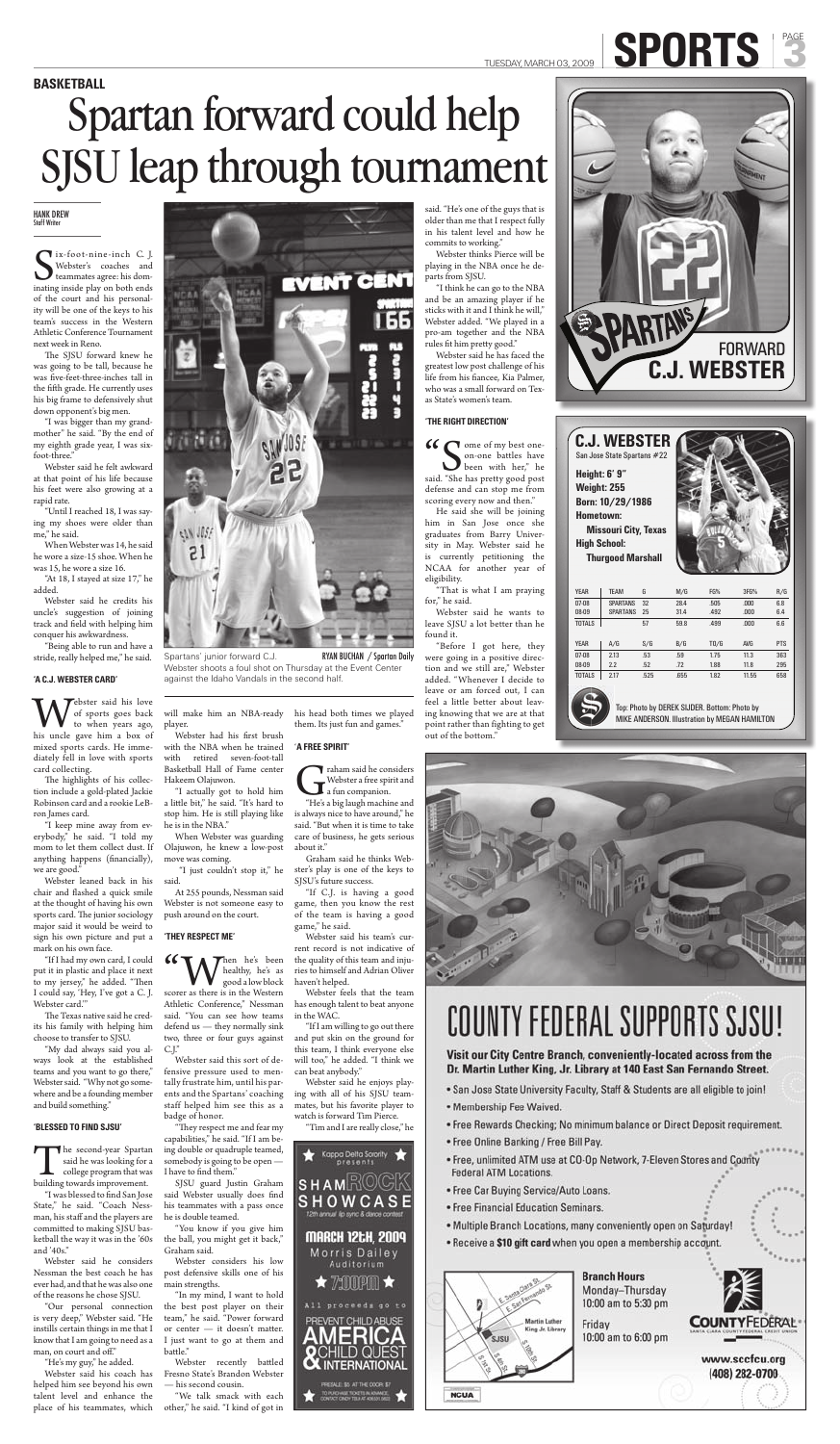# **Classifieds**

#### **EMPLOYMENT**

**EARN EXTRA MONEY** Students needed ASAP Earn up to \$150 per day being a mystery shopper No Experience Required Call 1-800-722-4791

**STUDENT WORK (NEAR SJSU)** As featured in the Wall Street Journal in August 2008. \*\$17.70 BASE-appt. \*FLEXIBLE SCHEDULES \*No experience necessary \*Training provided \*Customer sales/ service \*Scholarships awarded annually \*Internships possible \*Some conditions apply \*All majors may apply CALL FOR INTERVIEW (408) 866-1100 (650) 940-9400 (510) 790-2100 www.workforstudents.com/ sjsu

**SURVEY TAKERS NEEDED:**  Make \$5-\$25 per survey. www. GetPaidToThink.com

**GREEK MESSAGES**

#### **CAMBROIDERY**

No minimum order for embroidery or printing... Fraternity/ Sorority emblems 475 Stockton Ave. (408)298-2399

#### **SERVICES**

**FIXLAPTOP.COM BUY SELL REPAIR** Laptop & Parts Repair PC Data Recovery Remove Virus Rental Trade Laptop & Parts (408)469-5999

#### Oifficulty: 3 (of 5) 7 3 ı 3 6 2 5 9 4 6 2 9 5 1 9 8 4 7 2 7 8 9 8 З 7 8 4 6 1 o Entre J.H.A study in the lose and progress to

#### **CLASSIFIED AD RATE INFORMATION**

Each line averages 25 spaces. Each letter, number, punctuation mark, and space is formatted into an ad line. The first line will be set in bold type and upper case for no extra charge up to 20 spaces. A minimum of three lines is required. Deadline is 10:00 am , 2-weekdays prior to publication.

**MINIMUM THREE LINE CLASSIFIED AD**:

DAYS: 1 2 3 4 RATE: \$10.00 \$15.00 \$20.00 \$25.00

\$2.50 EACH ADDITIONAL LINE AFTER THE THIRD LINE.

\$3.00 EACH ADDITIONAL DAY.

• RATES ARE CONSECUTIVE DAYS ONLY. •ALL ADS ARE PREPAID.

• NO REFUNDS ON CANCELLED ADS.

Butterfly Bones, from Berkeley, turned the Starry Plough into a dance party with bright, bouncy, tightly-structured songs Friday night.

They had that modern indie style — you know, skinny jeans, skinny bikes, all the hair going in one direction — and added some well-placed digital sounds and a vocalist with an uncommon delivery who knows how to fit his voice into the right places.

**FREQUENCY DISCOUNT:** 40+ consecutive issues: 10% discount

**SJSU STUDENT RATE: 10% discount. Ads must be placed in person in DBH 209 from 10 AM or 3PM. STUDENT ID REQUIRED.** 

They reminded me a bit, just a bit, of the '70s/ '80s avantgarde rock band Talking Heads. They're billed for March 13 at Santa Clara.

**Rate applies to student's individual ads only. Not intended for businesses and/or other persons. Frequency discount does not apply. www.thespartandaily.com**

The Aimless Never Miss, from San Francisco, did just A local band review that, putting on an enjoyable set despite their vocalist's noticeably scratchy throat. The poor guy apologized for his sickness

The band's recorded material on MySpace, rather controlled, radio-friendly modern rock with a touch of indie flair, turned out to be deceptive, as they became electric, intense and raucous at times in their 30-minute set.

They're scheduled for March 13 at the Retox Lounge in San Francisco before heading to Texas to play in front of a bunch of record executives at the famous South by Southwest festival.

**DISCLAIMER** The Spartan Daily makes no claim for products or services dvertised below nor is there any guarantee implied. The classifie columns of the Spartan Daily consist of paid advertising and offers are not approved or verified by the newspaper. Certain advertisements in these columns may refer the reader to specific telephone numbers or addresses for additional information. Classified readers should be reminded that, when making these further contacts, they should require complete information before sending money for goods or services. In addition, readers should refully investigate all firms offering employment listings or cou for discount vacations or merchandise.

### na Calendrian<br>19 Demonstration<br>19 Demonstration<br>19 Negative Christian<br>19 Negative Christian<br>19 Person Christian<br>19 Person Christian  $\mathbb{P}^{n}$  . Participation open  $\mathbb{C}$  ,  $\mathbb{C}^{n}$  . This probability is a set of the  $\mathbb{C}^{n}$  . Containing the  $\mathbb{C}^{n}$ Service Control<br>Partner et Mark OL Subway harves

**ACROSS** 

metali in Jus

Second to the condition of the second to the second to the second to the second to the second to the second to the second to the second to the second to the second to the second to the second to the second to the second t

az Tarszágo<br>10 Daniel Republik<br>10 Daniel Republik<br>10 Daniel Republikánská říše<br>40 Daniel Republikánská

au Detsk Workerd under

Yes kom se to ke allednes († 1911)<br>1911: August<br>1911: John Schweizer<br>1911: Oberegissenski

DOWN Knee isocritica 2. Walk of Steady<br>2. Between jasety

 $\begin{array}{ll} \mathbb{E} & \log \mathbb{E} \left( \mathrm{exp} \left( \mathrm{exp} \right) \right) \\ \mathbb{E} \left( \mathrm{diag} \mathcal{N} \right) \\ \mathbb{E} \left( \mathrm{Spec} \mathcal{N} \right) \\ \mathbb{E} \left( \mathrm{Spec} \mathcal{N} \right) \\ \mathbb{E} \left( \mathrm{Spec} \mathcal{N} \right) \\ \mathbb{E} \left( \mathrm{Spec} \mathcal{N} \right) \\ \mathbb{E} \left( \mathrm{Spec} \mathcal{N} \right) \end{array}$ 200 biser og han.<br>Af Thesa Lasse ille montaire.<br>148 : Sandary Caele son construction<br>
Conferencies<br>
Strates<br>
Strates<br>
Strates<br>
Conferencies<br>
Conferencies<br>
Conferencies<br>
Conferencies<br>
Conferencies<br>
Conferencies<br>
Conferencies<br>
Conferencies<br>
Conferencies<br>
Conferencies<br>
Conferencies<br>
Conferenc 0.0000 meeting Janet. Sa Common  $\begin{array}{l} \mathcal{M} \rightarrow \mathcal{M} \rightarrow \mathcal{M} \rightarrow \mathcal{M} \rightarrow \mathcal{M} \rightarrow \mathcal{M} \rightarrow \mathcal{M} \rightarrow \mathcal{M} \rightarrow \mathcal{M} \rightarrow \mathcal{M} \rightarrow \mathcal{M} \rightarrow \mathcal{M} \rightarrow \mathcal{M} \rightarrow \mathcal{M} \rightarrow \mathcal{M} \rightarrow \mathcal{M} \rightarrow \mathcal{M} \rightarrow \mathcal{M} \rightarrow \mathcal{M} \rightarrow \mathcal{M} \rightarrow \mathcal{M} \rightarrow \mathcal{M} \rightarrow \mathcal{M} \rightarrow \mathcal{M} \rightarrow \mathcal{M} \rightarrow \mathcal{M} \rightarrow \mathcal{M$  $\begin{array}{l} \text{superscript{max}}\\ \text{superscript{max}}\\ \text{for } \text{Var}(\mathbf{w}) = \mathbf{y} \\ \text{for } \text{Var}(\mathbf{w}) = \mathbf{y}/\hbar \end{array}$ se Pari e Na<br>Su Husboss 23 Martino di mi<br>16 Mare Lugha ان، ریز ۱۸ Apertande  $\begin{array}{l} \mathcal{L}^{\text{c}}(\mathbb{C}^{\text{c}}) \cap \mathcal{L}^{\text{c}}(\mathbb{C}^{\text{c}}) \cap \mathcal{L}^{\text{c}}(\mathbb{C}^{\text{c}}) \cap \mathcal{L}^{\text{c}}(\mathbb{C}^{\text{c}}) \cap \mathcal{L}^{\text{c}}(\mathbb{C}^{\text{c}}) \cap \mathcal{L}^{\text{c}}(\mathbb{C}^{\text{c}}) \cap \mathcal{L}^{\text{c}}(\mathbb{C}^{\text{c}}) \cap \mathcal{L}^{\text{c}}(\mathbb{C}^{\text{c}}$  $\begin{array}{l} \partial \rho \quad \text{for} \, \rho \leq \rho \, \text{for} \, \rho \\ \partial \rho \quad \text{for} \, \rho \leq \rho \, \text{for} \, \rho \\ \partial \rho \quad \text{for} \, \rho \leq \rho \, \text{for} \, \rho \\ \partial \rho \quad \text{for} \, \rho \leq \rho \, \text{for} \, \rho \\ \end{array}$ sei componissino



the Butterball Music Festival in like the guy from the Toadies Judging from the music on the band's MySpace page, they make for some upbeat, headbobbing fun, a good variety of textures, atmospheric guitar work, tight song structures and a singer who sounds a lot (Remember them? A more-orless one hit wonder from the mid- '90s?).

**Need a Roommate? Need a Job? Need a Roommate with a Job?**

|   | <b>PREVIOUS SOLUTION</b> |   |   |   |   |   |   |   |  |  |  |  |
|---|--------------------------|---|---|---|---|---|---|---|--|--|--|--|
| 8 |                          | 2 |   | 4 | 9 | 6 | з | 5 |  |  |  |  |
| 5 |                          | 4 | 3 |   | 6 | 8 | 9 | 2 |  |  |  |  |
| 6 | з                        | 9 | 8 | 2 | 5 |   |   | 4 |  |  |  |  |
| 2 | 4                        |   | 9 | 3 | 8 |   | 5 | 6 |  |  |  |  |
| 7 | 8                        | 6 | 2 | 5 | 4 | з |   | 9 |  |  |  |  |
| 9 | 5                        | 3 | 6 | 7 |   | 4 | 2 | 8 |  |  |  |  |
|   | 2                        | 8 | 5 | 6 | з | 9 |   | 7 |  |  |  |  |
| З | 9                        | 7 | 4 | 8 | 2 | 5 | 6 |   |  |  |  |  |
| 4 | 6                        | 5 |   | 9 | 7 | 2 | 8 | 3 |  |  |  |  |

### **Spartan Daily Classifieds**

PAGE

As a Latina, I support fellow Latino actors in their endeavors. This movie will definitely get support from the Latino community because of its Latino cast and will find some box office success.

If your band plays at a pub in a residential neighborhood and about 20 girls and a few guys dance their heads off for 40 minutes, you must be doing something right.

Pat, who is Irish and Mexican, suffers from insomnia and takes sleeping pills. He falls into a deep sleep and looks forward to the dreams held within his vivid imagination every night. Ana often wonders why Pat sleeps so much, and he explains that he loves to dream.

The movie opens with visions of Pat's dream world and his thoughts, which may confuse the viewer since the beginning tends to drag on for a bit as the movie struggles to make sense.

Ana struggles to make ends meet and ends up getting fired from her job, Pat decides to help by driving her to Guanajuato, to reunite with her grandfather. He decides to help her probably because he really has nothing better to do. It is also fair to assume that Pat is aiming to win the young woman's affections by doing this.

The road trip is filled with random mishaps that both disengage and engage the audience because they are so random. They range from a murder to Ana's sexual encounter with a Catholic priest. It was perplexing to see how it would all come together.

One of many marks of a good band is being able to get through less-than-ideal conditions.

Pat was often trying to find his way into Ana's pants. She would resist him at first but then she began falling for him toward the middle of the movie.

He just seemed like a huge mess who often looked like he was high on something. The actor's age is apparent in his face, making him a good candidate to play this washed-up former rock star. It is amazing that he intrigues Ana, since there is nothing remotely attractive about him.

> but also managed to pump out some powerful melodies when it counted.

The same goes for Zurita. I recognized the actor from a Spanish soap opera I watched on Univision when I was little, and he was not good in that one either.

Guitarist Ross Giffen of The Aimless Never Miss. Courtesy of official The Aimless Never Web site

> Unfortunately, I missed the show's opener, San Francisco's Low Red Land.

### Bands electrify the East Bay

appears every Tuesday. David Zugnoni is a Spartan Daily senior staff writer.

PREVIOUS PUZZLE SOLVED

**TODAY'S CROSSWORD PUZZLE** 

> и. այութ  $\sim$

in Pierre<br>Militarre Green a ст Дарта.<br>32. Прим**оо** 

#### **LOCAL MUSIC REVIEW**



He had success in the '80s, but now he finds himself in a band composed of washedup musicians who are going nowhere. He meets an attractive woman named Ana (Ana Serradilla), who helps him on his journey to self discovery.

What I loved about the movie was the visual backdrop of Guanajuato, Mexico. The history of the ancient buildings there comes to life on the screen. Although the formula of man meets beautiful young woman and falls in love plus sex, drugs and rock 'n' roll would seem like a recipe for success, "Euforia" falls short.

But the viewer is captivated again once Pat meets Ana and the plot of the movie starts to form.

Serradilla's acting is uninspired and there are scenes which are meant to be serious and end up laughable, such as the times in the movie in which she is having intense conversations with Pat in attempts to reach an emotional breakthrough with him.

While he had the blank and dazed stare of a stoner throughout the movie, his emotional scenes fell short. It seemed he was trying too hard and as a result, it wasn't believable.

While the movie failed to appeal to me, there may be some whose curiosity will be piqued enough to go watch it.

"Euforia" will be playing on Wednesday at 6:45 p.m. at Camera 12 in Downtown San Jose.



Ana (Ana Serradilla) and Pat (Humberto Zurita) Courtesy of official Cinequest Web site

# Film falls short of 'Euforia'

PAGE<br>**A A & E** TUESDAY, MARCH 03, 2009

#### **MOVIE PREVIEW**

in a scene from "Euforia."

**Cinequest Events**

**Today** Maverick Spirit Event: Louis Gossett Jr. "The Least Among You" 7:00 p.m.

**Wednesday** Maverick Spirit Event: Kevin Pollak Evening of Film Comedy 7:00 p.m.

> **Thursday** "Firaaq" 7:00 p.m.

"First Person Singular" 7:00 p.m.

**Friday** Maverick Spirit Event: Diablo Cody Day of the Writer 3:00 p.m.

\*\*Check out Cinequest.org for prices and locations

#### DAVID ZUGNONI Senior Staff Writer

#### SAMANTHA RIVERA Staff Writer

"Euforia", a Spanish-language film, is centred around the life of Pat (Humberto Zurita), an '80s rock star who is struggling to find himself.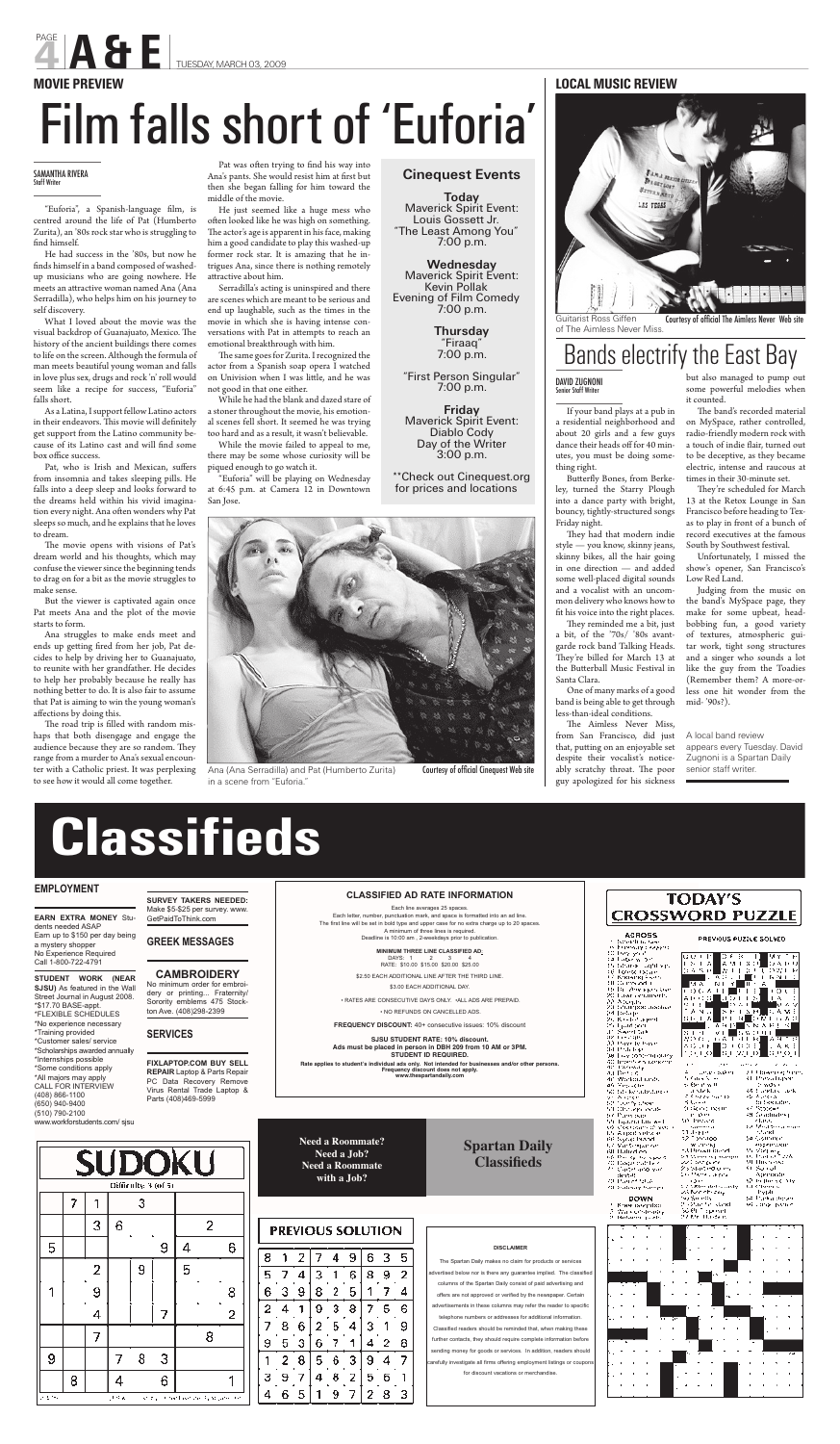There's something I think you should know. Until I was on the Spartan Daily and was instructed to attend various sports and community events on campus, I never went to any.

It was easy to say I was too busy, or that cool kids like me never went to school events.

I had no school spirit. And until last Thursday, it didn't quite sink into my skull that I enjoyed being "forced" to go to these events, even if I sometimes whine about it.

In search of alcohol last Thursday, my boyfriend and I ventured to a downtown restaurant to grab a few drinks and munch on some Mardi Gras grub. What was supposed to be a chance to relax became a heated discussion about school politics and Associated Students.

Let me convince you to do the same.

I know it's not very impressive to indulge in campus events, but attending them can impress and educate you.

#### But first, a story:

After mulling this over with a professor earlier in the day dur-

A student we had never met, Walter, slid next to us at the packed bar, and after smoothing over all the boring "what's-yourmajor-and-how's-your-semester" jabber, Walter, my boyfriend and I unveiled a drunken and proud discovery many apathetic students never admit: We actually do have school spirit, but we have no idea what to do about it.

We aren't unlike any of you who have jobs and are incredibly busy. We are the ones who sit through class and silently listen without uttering a word to our classmates, just like so many others.

As seniors, we now realize the value of the college experience, and you should too.

ing a club meeting that no one attended, I couldn't help but feel that this was a sign that I needed to convince others to try going to an event.

> This old commuter school doesn't need to feel as lonely as it does. Going to events helps to create a community, something SJSU is starving for.

You know the school's shrinking budget? Well, a lot of that money trickles down to clubs and school events. This free-flowing cash actually comes from your pocket, so why not steal back as much as you can?

What better way to give the finger to "the Man?"

You might even meet a new friend and score some free food. And there is no cheaper way to culture yourself, so you can mention some cool art/Asian/environmental forum you attended to your cute classmate.

In a school so indulged in its diversity, I see a lot of cliques that remain isolated and offer no incentive for an outsider to come for a visit. I often pass campus clubs camped outside of the Student Union on benches, engulfed in conversation with fellow club members.

VANESSA ALESSI, Advertising Director DARREN MITCHELL, Assistant Advertising Director KRISTI RIGGS, Creative Director EMILY JAMES, Assistant Creative **Director** 

If only these clubs actually seemed interested in widening their following and tried to break

out of their close-knit society. I have to occasionally visit. can't help but feel unwelcomed by their closeness.

I'm almost four years behind, and I'm not that experienced in the art of club joining.

With more than 30,000 students, there are countless activities on campus. There are so many events on campus, in fact, that many go unnoticed.

Associated Students, I have a small request.

If you could, please make a calendar of every school event and somehow put it somewhere where we can't ignore it. Post it on Facebook, MySpace and even on that MySJSU Web site we

But really, an event calendar would give every event an equal chance for an audience.

It's hard enough to keep up with school. We don't have time to stand and ponder at every event flier hanging around campus.

TUESDAY, MARCH 03, 2009 **DPINION** 

# Spartan **Daily**

I've spent almost four years avoiding school activities because I've felt like an outsider. Don't be like me.

I know people like to stick to their Filipino, film and crocheting clubs, but take a trip to another event and see how pleasant that warm, tingly feeling is when you meet someone new.

I know it's not cool to be Mr. or Ms. School Spirit, but I know it's even more uncool to be boring and indifferent, just like everyone else.

Dwight Bentel Hall, Room 209 One Washington Square San Jose, CA 95192-0149

News: 408-924-3281 Advertising: 408-924-3270 Fax: 408-924-3282 News e-mail: spartandaily@casa.sjsu.edu Advertising e-mail: spartandailyads@casa.sjsu.edu

#### **SENIOR EDITORIAL STAFF**

How can you fix it? Why, I'm so glad you asked. You must first fix what is actually broken. It starts with you.

They tell you this all the time, but it actually turns out to be true, especially for you. If you don't think you are the bee's knees, who will?

JOHN HORNBERG, Executive Editor TOMMY WRIGHT, Managing Editor CARLOS A. MORENO, Photo Editor JON XAVIER, Online Editor ANDREA FRAINIER, Opinion Editor RYAN BUCHAN, Sports Editor MATTHEW KIMEL, Sports Editor CHRIS CURRY, Arts & Entertainment Editor ALLIE FIGURES, Arts & Entertainment Editor JOEY AKELEY, Multimedia Editor KAAJAL MORAR, Features Editor KIMBERLY TSAO, Features Editor ELISHA MALDONADO, Investigations Editor MEGAN HAMILTON, Production Editor YA-AN CHAN, Copy Editor ANGELO LANHAM, Copy Editor

#### **SENIOR ADVERTISING STAFF**

Love is, indeed, profoundly selfish.

You will find that you cannot love another until you first love yourself.

It is a selfish happiness that one earns, one looks for, in love.

#### **STAFF WRITERS**

But you aren't selfish, are you? You aren't happy.

JESSICA AYALA, MARCOS BLANCO, HANK DREW, DOMINIQUE DUMADAUG, KELLY ENOS, JESSICA FROMM, BRETT GIFFORD, MERRIL GUZMAN, ANDREW HERNDON, ELIZABETH KANG, MICHAEL LE ROY, DAN LU, ANDREA MUNIZ, SAMANTHA PATTERSON, JUSTIN PERRY, MINH PHAM, HARVEY RAÑOLA, SCOTT REYBURN, SAMANTHA RIVERA, JULIANNE SHAPIRO, HOLLY SZKOROPAD, STEPHANIE VALLEJO, RALPH WARNER

> **SENIOR STAFF WRITERS** TARA DUFFY DANIELLE TORRALBA DAVID ZUGNONI



**ADVERTISING STAFF**

ASHLEY CHAVIRA, DIEP DINH, SAMANTHA INOUYE, KHALID JIVANI, RYAN KINGSLAND, LILIA LUNA, SHOKO MASUDA, RITA MIKHALTCHOUK, NAMPHUONG VAN

> I'll admit that I groan to myself whenever a "stock" essay topic comes up in a class. Busy work gets old after a while.

**ILLUSTRATOR** CARTY SEWILL

**PHOTOGRAPHERS** MIKE ANDERSON STEFAN ARMIJO SANDRA SANTOS YOUNG-SUNG KWON

**ADVISERS**

RICHARD CRAIG, News MACK LUNDSTROM, News JAN SHAW, News TIM HENDRICK, Advertising TIM BURKE, Production Chief TIM MITCHELL, Design JOHN SHRADER, Multimedia

#### **OPINION PAGE POLICY**

"That is like, so, like, totally awesome."

 Letters to the editor may be placed in the letters to the editor box in the Spartan Daily office in Dwight Bentel Hall, Room 209, sent by fax to (408) 924-3282, e-mailed to spartandaily@casa.sjsu. edu or mailed to the Spartan Daily Opinion Editor, School of Journalism and Mass Communications, San Jose State University, One Washington Square, San Jose, CA 95112-0149.

That's the problem with college these days — not enough like karate. Why waste all those hours listening to some instructor drone on if you're not even going to get anything out of it?

 Letters to the editor must contain the author's name, address, phone number, signature and major. Letters become property of the Spartan Daily and may be edited for clarity, grammar, libel and length. Only letters of 300 words or less

will be considered for publication. Published opinions and advertisements do not necessarily reflect the views of the Spartan Daily, the School of Journalism and Mass Communications or SJSU. The Spartan Daily is a public forum.

### **DID YOU KNOW...**

Dr. Seuss' real name is Theodor Seuss Geisel? The children's author published more than 60 books. Yesterday was his birthday (he would have been 105 years old).

**— Los Angeles Times**

Tough love needed to combat abuse

I know, you never thought you would forgive him. I mean, really, he beat you.

#### nio from "The Merchant of Venice" is gay.

But alas, poor Yorick! I am learning with everyone else, a little behind on the reading and listening to some class members giggle at Hippolyta's outfit as we watch excerpts from a 1969 film.

Your close-up-ready face was colored — not with eye shadow, but an array of burst blood vessels and capillaries.

> Pay attention in class, guys. Your mothers will agree.

Your face was plump, not from youth, but rather the swelling around your eyes and mouth caused by a hand. A fist. Some object. Whatever.

Again, I know. You love him,

you hate him. It is a vicious, vicious cycle.

It's like breaking your high heel — a break that causes you

(and your world) to tumble down a treacherous hill.

Even worse, like your high heel, your relationship couldn't — can't! — be repaired. I mean, even if the cobbler attached the two again, there would always be some crack. Some glue. Some cost for the reparation.

He was your friend, your lover and, at other times, your Judas — except that it wasn't just a kiss on the cheek. Still, it was a kiss on the cheek that the whole world witnessed, and you were made the fool. (No, I am telling you, you were.)

Your mother always told you to never settle for less than you dreamed of, your Charming, on a faithful, white steed.

Your father's music played

in the background of your thoughts: "Guard your heart. Don't trade it for treasure. Don't give it away."

pled on it (let's not forget about your face!)

For me, the other girl representing the millions watching, he stomped a little more on my faith in humanity.

But you did. And he tram-much about each other," Gosh, you took him back — aft er the way he treated you vehemence as you love; the — and you look the fool once more. You say you "care so

I know. Really, I do. It was the good advice you just didn't take.

that you will hunker down and work out things out. I believe you. (I hope you caught my lie.)

If you want, I can list all of the things I love about myself. (I warn you, though, the list is really long.)

And so I come to this conclusion: That love and hate are born of the same egg. Though they split somewhere, they share a common bloodline.

You can hate with the sam

power is just as strong.

It is the motivation — not the power — behind the emotion that decides.

Unfortunately, you got the rotten side of the deal. But the thing is, you ate it. In fact, I can see that you are still chewing.

But you don't get it, do you? Love does not mean forgiving and forgetting ... until next time.

It is an expression, an assertion, a response to your own values — your own self-esteem — in another.

Advice from an outsider: Get involved

#### ELISHA MALDONADO ... in love and war

I know what you're doing right now. You're reading the paper. I'm a bit sketchy on the rest of the details — let's just say my crystal ball is foggy today.

So for the sake of argument, I'm going to guess that you're curled up with your morning bagel and cup of coffee waiting for class to start and reading these words.

But what are you doing here? The overarching idea is to take some classes, come out of this whole mess with a college degree and thus become a marketable somebody on the job market.

Ideally, you might even learn something along the way. This is why it's interesting that every time I peruse the Student Union, I hear someone blithering about bluffing through a class, quiz or essay.

"I just, like, made something up, and she said, like 'that's a really interesting point.'"

Isn't it a bit strange to pay thousands in ever-increasing student fees all for the purpose of avoiding learning and then bragging about it?

Not as old, though, as hearing someone drone on about how her teacher doesn't know anything, and that three pages of drivel by some 22-year-old with the word "Juicy" emblazoned upon her ass is enough to pull the wool over the eyes of someone who has spent at least seven years getting an education in order to give educations.

I consider it absurd to actively avoid learning in school. If you're one of those, put this paper down, and go get drunk or something. School without learning? Do you go to a bowling alley and then brag about how you didn't bowl?

Just imagine taking a karate class and then somehow faking your way to a purple belt.

"Oh my God, I totally got a purple belt and I didn't even learn how to kick."

But you're still going to get your ass kicked next time you troll down some dark alley. That's why everyone who bothers to take a karate class makes damn sure to learn karate — or they don't bother showing up.

Half the point of learning droves of facts you never use in real life is to be able to quote them to people years later with the intent of making them feel stupid.

Ask yourself this: If you don't pay attention in class, what are you going to say to your future co-workers while standing around the old water cooler to make them feel like a bunch of idiots?

#### ANGELO LANHAM Yes, I Have a Point

Angelo Lanham is a Spartan Daily copy editor. "Yes, I Have a Point" appears every Tuesday.

# Stop faking your way to a college degree



In a school so indulged in its diversity, I see a lot of cliques that remain isolated and offer no incentive for an outsider to come for a visit.

HOLLY SZKOROPAD Staff Writer

> Holly Szkoropad is a Spartan Daily staff writer.

Your close-up-ready face was colored not with eye shadow, but an array of burst blood vessels and capillaries.

> Elisha Maldonado is the Spartan Daily investigations editor. "... in love and war" appears every other Tuesday.

Half the point of learning droves of facts you never use in real life is to be able to quote them to people years later with the intent of making them feel stupid.

Learn from my mistakes. I once coasted through a Shakespeare class, and I left knowing little more about the old bard than I knew going into it. What a waste of time. The upper-division Shakespeare class I'm taking right now keeps reminding me that I never bothered to pay very close attention during the class in 2005.

Not only did I miss a great opportunity to go through my early 20s quoting "Macbeth" flawlessly, I could have come to my current class already posessing fresh insights on how Anto-